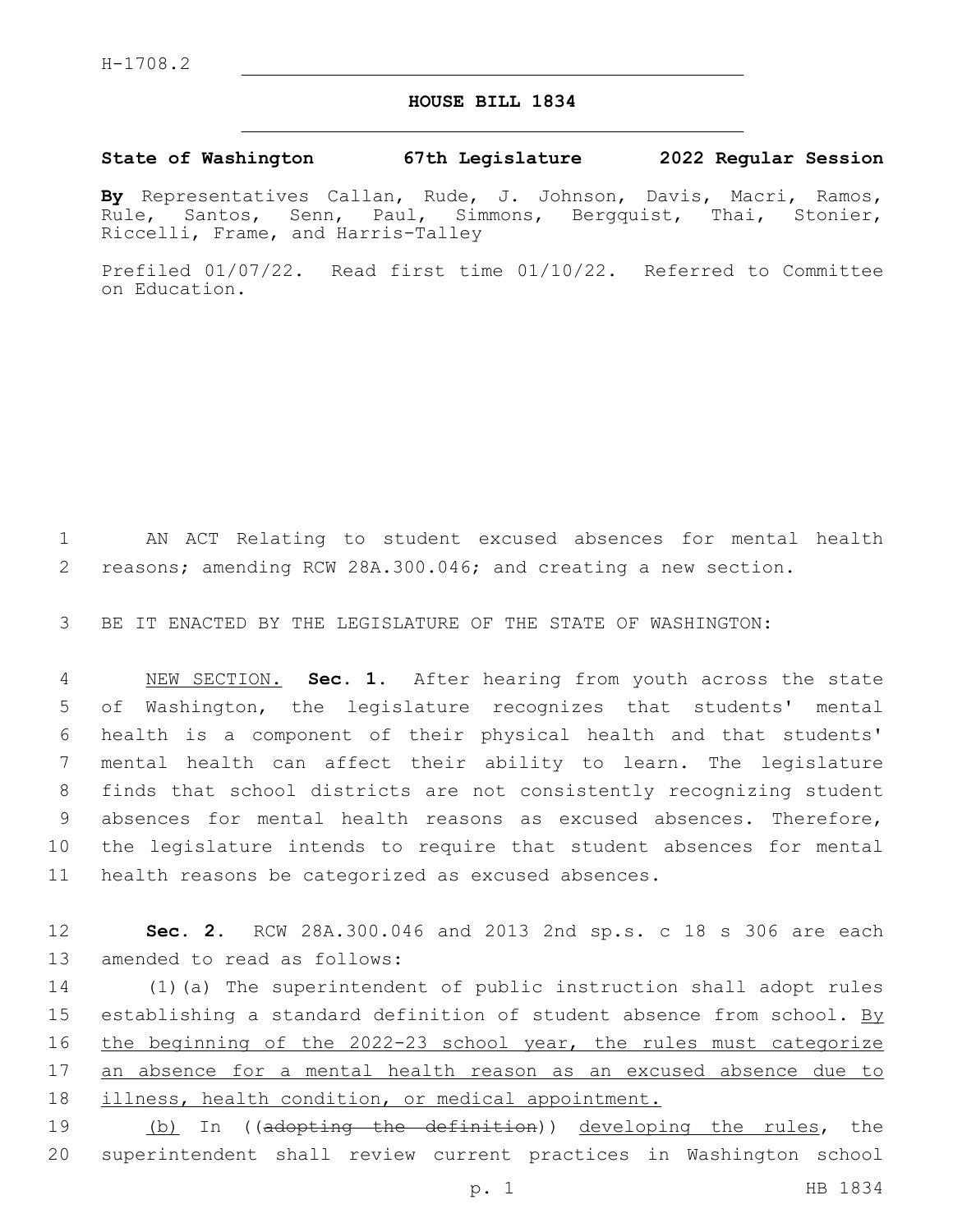1 districts, definitions used in other states, and any national 2 standards or definitions used by the national center for education 3 statistics or other national groups. ((The)) Prior to filing notice 4 of the rules under RCW 34.05.320, the superintendent shall ((also)) 5 consult with the ((building bridges work group)) graduation: a team 6 effort partnership advisory committee established under RCW 7 28A.175.075 and a student advisory group with membership as described 8 in (c) of this subsection.

9 (((b))) (c) The superintendent shall develop and publish 10 guidelines for public schools to implement the definition of student 11 absence from school adopted under this section. The superintendent 12 must consider including guidance for schools to integrate their 13 responses to student excused absences for physical and mental health 14 into their support systems for student well-being. In developing the 15 guidelines, the superintendent shall consult with a student advisory 16 group whose members are directly impacted by student absence rules 17 and policies and who represent the diversity of the public school 18 population, including diversity in gender identity, family income, 19 race and ethnicity, and geography, among other characteristics. The 20 advisory group must also include a member of the legislative youth 21 advisory council appointed by the lieutenant governor.

 (d) Using the definition of student absence adopted under this section, the superintendent shall establish an indicator for measuring student attendance in high schools for purposes of the PASS 25 program under RCW 28A.175.130.

 (2)(a) The K-12 data governance group under RCW 28A.300.507 shall establish the parameters and an implementation schedule for statewide collection through the comprehensive education and data research system of: (i) Student attendance data using the definitions of student absence adopted under this section; and (ii) student discipline data with a focus on suspensions and expulsions from 32 school.

33 (b) Student suspension and expulsion data collected for the 34 purposes of this subsection (2) must be:

35 (i) Made publicly available and easily accessible on the 36 superintendent of public instruction's website; and

37 (ii) Disaggregated and cross-tabulated as established under RCW 38 28A.300.042.

39 (c) School districts must collect and submit student attendance 40 data and student discipline data for high school students through the